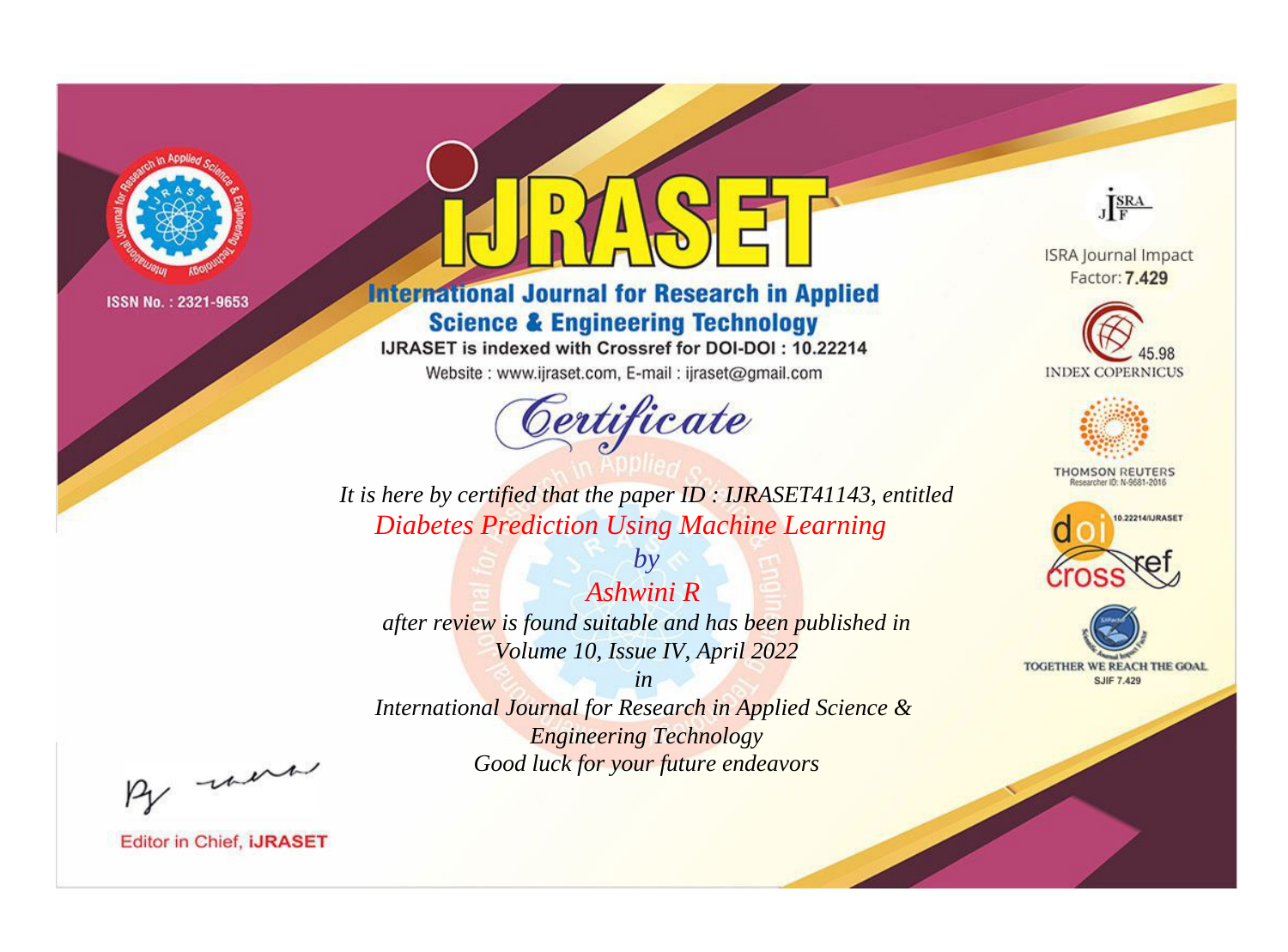

# **International Journal for Research in Applied Science & Engineering Technology**

IJRASET is indexed with Crossref for DOI-DOI: 10.22214

Website: www.ijraset.com, E-mail: ijraset@gmail.com



JERA

**ISRA Journal Impact** Factor: 7.429





**THOMSON REUTERS** 



TOGETHER WE REACH THE GOAL **SJIF 7.429** 

*It is here by certified that the paper ID : IJRASET41143, entitled Diabetes Prediction Using Machine Learning*

*S M Aiesha Afshin after review is found suitable and has been published in Volume 10, Issue IV, April 2022*

*by*

*in* 

*International Journal for Research in Applied Science & Engineering Technology Good luck for your future endeavors*

By morn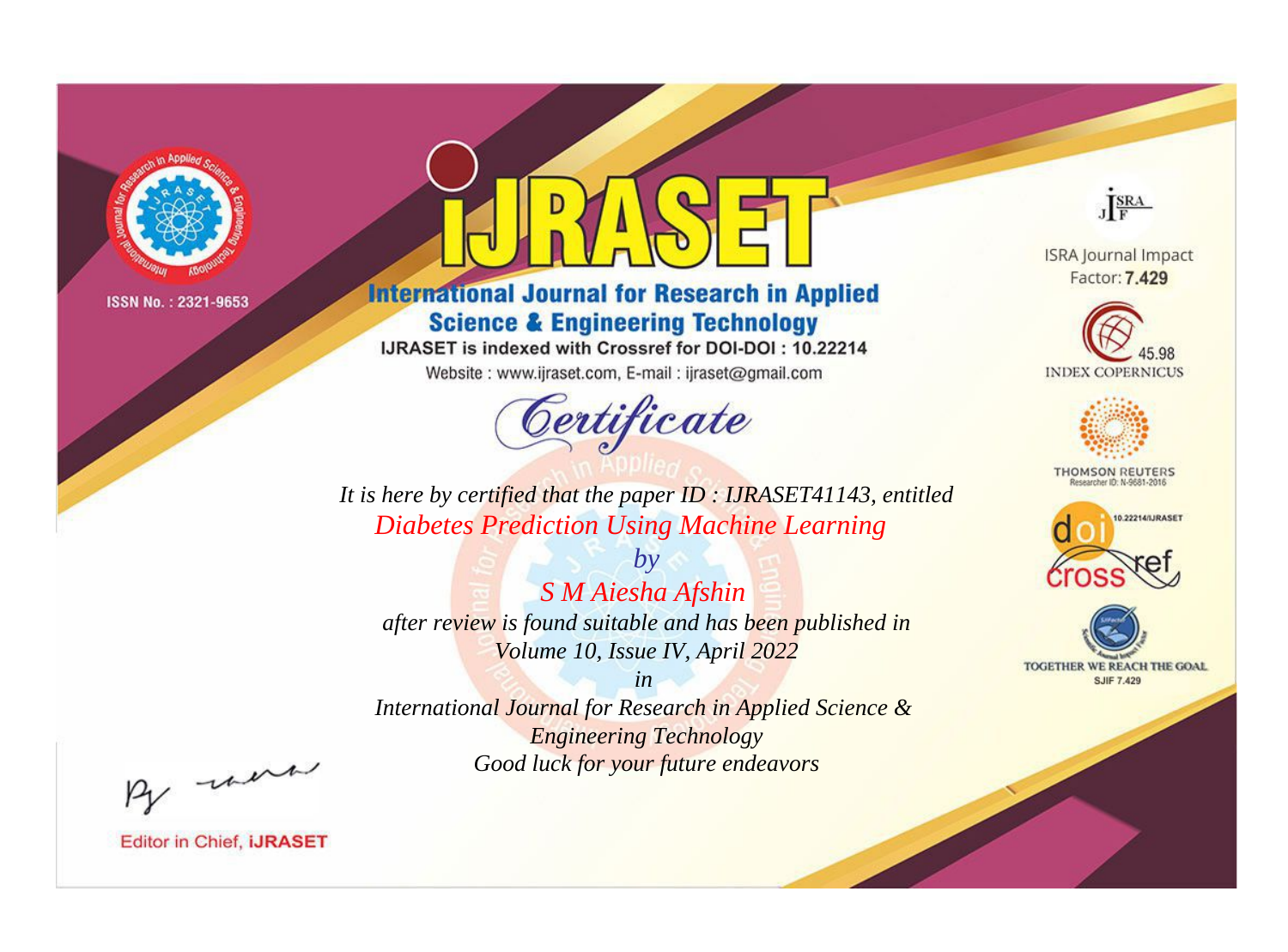

# **International Journal for Research in Applied Science & Engineering Technology**

IJRASET is indexed with Crossref for DOI-DOI: 10.22214

Website: www.ijraset.com, E-mail: ijraset@gmail.com



JERA

**ISRA Journal Impact** Factor: 7.429





**THOMSON REUTERS** 



TOGETHER WE REACH THE GOAL **SJIF 7.429** 

*It is here by certified that the paper ID : IJRASET41143, entitled Diabetes Prediction Using Machine Learning*

*Kavya V after review is found suitable and has been published in Volume 10, Issue IV, April 2022*

*by*

*in* 

*International Journal for Research in Applied Science & Engineering Technology Good luck for your future endeavors*

By morn